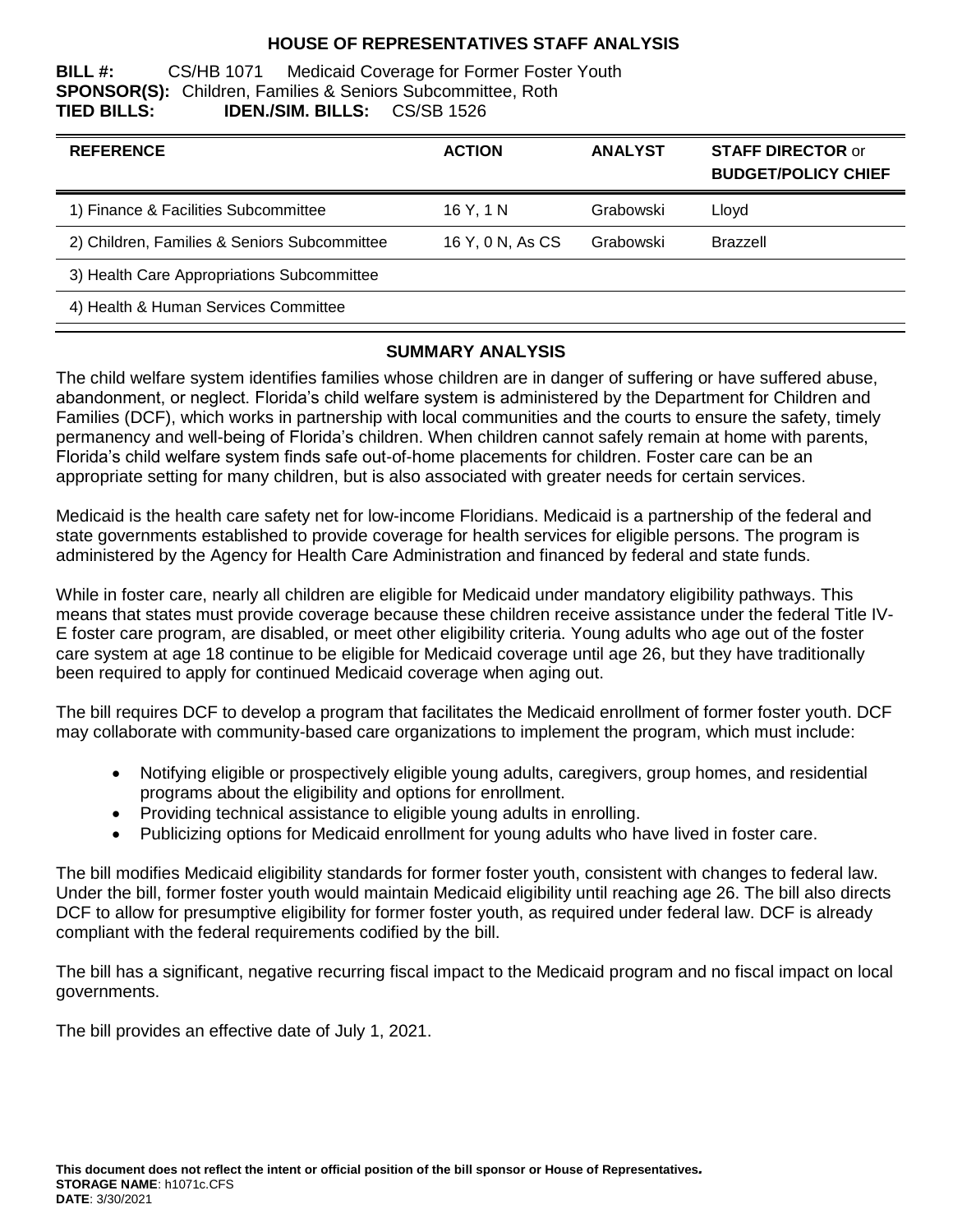#### **FULL ANALYSIS**

# **I. SUBSTANTIVE ANALYSIS**

### A. EFFECT OF PROPOSED CHANGES:

#### **Background**

#### Department of Children and Families

The Department of Children and Families (DCF) mission is to work in partnership with local communities to protect the vulnerable, promote strong and economically self-sufficient families, and advance personal and family recovery and resiliency.<sup>1</sup> DCF must develop a strategic plan to fulfill its mission and establish measureable goals, objectives, performance standards, and quality assurance requirements to ensure the department is accountable to taxpayers.<sup>2</sup>

Under s. 20.19(4), F.S., DCF must provide services relating to:

- Adult protection.
- Child care regulation.
- Child welfare.
- Domestic violence.
- Economic self-sufficiency.
- Homelessness.
- Mental health.
- Refugees.
- Substance abuse.

DCF must also deliver services by contract through private providers to the extent allowed by law and funding.<sup>3</sup> These private providers include managing entities delivering behavioral health services and community-based care lead agencies (CBCs) delivering child welfare services.

#### Child Welfare System

The child welfare system identifies families whose children are in danger of suffering or have suffered abuse, abandonment, or neglect. Florida's child welfare system is administered by DCF, which works in partnership with local communities and the courts to ensure the safety, timely permanency and wellbeing of Florida's children.<sup>4</sup>

DCF contracts for case management, out-of-home care, and related services with lead agencies, also known as CBCs. The model of using CBCs to provide child welfare services is designed to increase local community ownership of service delivery and design.<sup>5</sup>

CBCs are responsible for providing foster care and related services. These services include, but are not limited to, counseling, domestic violence services, substance abuse services, family preservation, emergency shelter, and adoption.<sup>6</sup> The CBC must give priority to services that are evidence-based and trauma informed.<sup>7</sup> CBCs contract with a number of subcontractors for case management and direct care services to children and their families. There are 17 CBCs statewide, which together serve the state's 20 judicial circuits.<sup>8</sup>

<sup>1</sup> S. 20.19(1), F.S.

 $2$  Id.

 $3$  ld.

<sup>4</sup> S. 39.001, F.S.

<sup>5</sup> Department of Children and Families, *Community-Based Care*, [https://www.myflfamilies.com/service-programs/community-based](https://www.myflfamilies.com/service-programs/community-based-care/overview.shtml)[care/overview.shtml](https://www.myflfamilies.com/service-programs/community-based-care/overview.shtml) (last accessed March 18, 2021).

 $^6$  Id.

<sup>7</sup> S. 409.988, F.S.

**STORAGE NAME**: h1071c.CFS **PAGE: 2** <sup>8</sup> Department of Children and Families, *Community Based Care Lead Agency Map*, [https://www.myflfamilies.com/service](https://www.myflfamilies.com/service-programs/community-based-care/lead-agency-map.shtml)[programs/community-based-care/lead-agency-map.shtml](https://www.myflfamilies.com/service-programs/community-based-care/lead-agency-map.shtml) (last accessed March 18, 2021).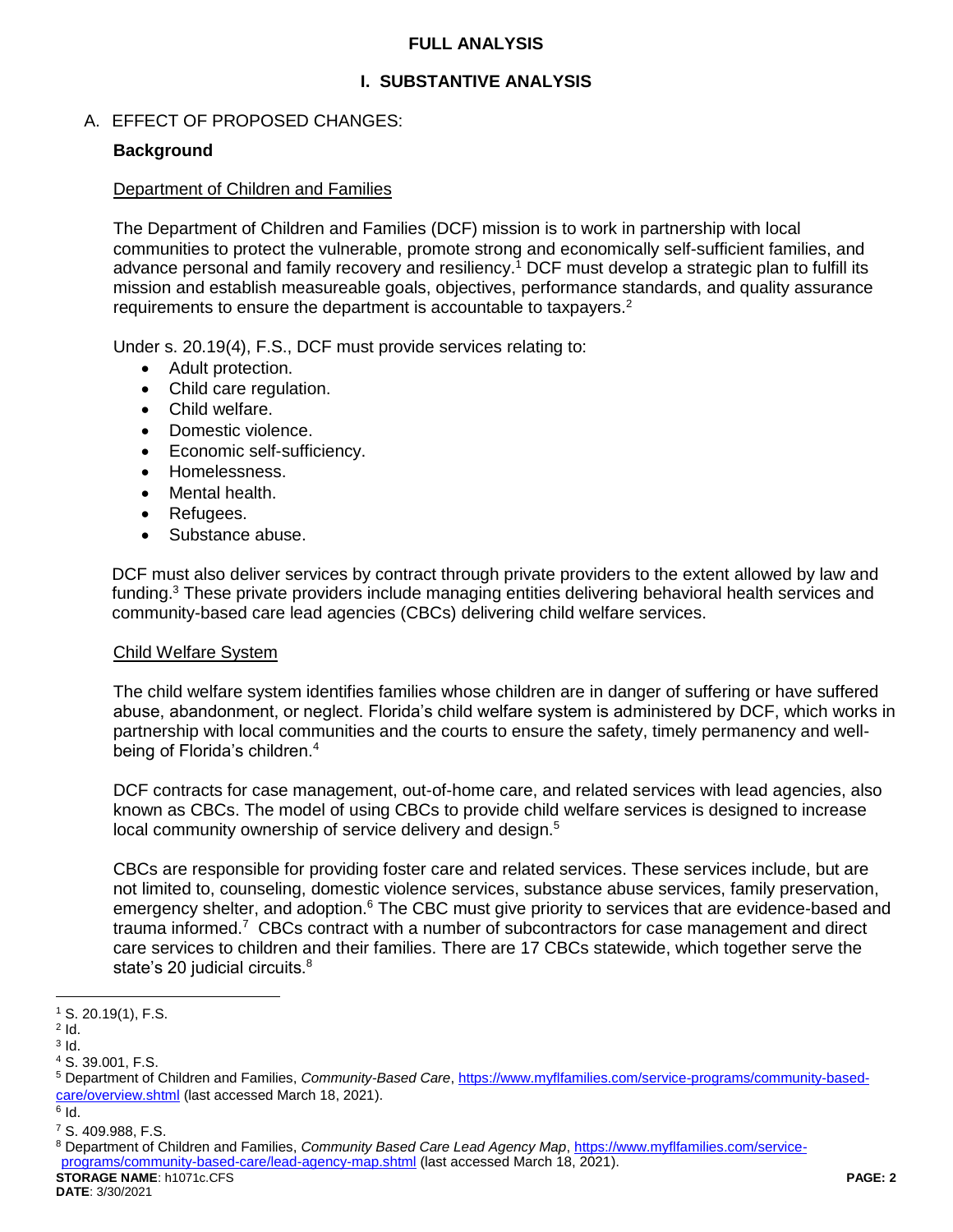### *Title IV-E Funding for Child Welfare*

While states bear primary responsibility for child welfare, Congress appropriates funds to states through a variety of funding streams for services to children who have suffered maltreatment. One of these funding streams is established in Title IV-E of the Social Security Act (SSA). <sup>9</sup> Title IV-E supports foster care, adoption assistance, and (at state option) guardianship assistance to children who meet federal IV-E eligibility rules. The program may be used for kinship navigator programs meeting IV-E evidence standards, and states may opt to provide selected evidence-based foster care prevention services.<sup>10</sup>

Under IV-E, states must provide foster care and adoption aid to eligible children, and the federal government is committed to paying a part of the cost of that aid (50% to 83%, depending on the state); and a part of the cost of administering the program (50% in all states) and for training (75% in all states). States may opt to provide IV-E guardianship aid under this same cost-sharing structure. Nationally, an estimated 703,000 children received Title IV-E support in an average month during federal fiscal year 2019, including adoption aid (504,000), foster care (163,000), or guardianship aid  $(35,000).$ <sup>11</sup>

In general, states must only spend IV-E dollars on children who meet federal eligibility criteria. Rules vary by type of aid. For foster care, they include an income test (applied to the home the child is removed from), removal requirements (typically, a judge must find that a home is "contrary to the welfare" of the child and that "reasonable efforts" to prevent foster care were made), placement in a licensed foster family home or other eligible facility, and age requirements.<sup>12</sup>

#### *Foster Care*

When children cannot safely remain at home with parents, Florida's child welfare system finds safe outof-home placements for children. After a placement assessment to determine the most appropriate outof-home placement, a child may be placed with a relative, fictive kin, licensed foster parent, in a group home or residential setting.<sup>13</sup> When a child is placed in foster care, DCF has placement care and responsibility and may move a child at any time and often without court approval.

Young adults who age out of the foster care system have trouble achieving self-sufficiency. When compared to young adults without foster care involvement, young adults who age out of the foster care system are less likely to earn a high school diploma or GED and have lower rates of college attendance.<sup>14</sup> They suffer more from mental health problems, have a higher rate of involvement with the criminal justice system, and are more likely to have difficulty achieving financial independence.<sup>15</sup> These young adults also have a higher need for public assistance and are more likely to experience housing instability, including homelessness.<sup>16</sup>

In Federal Fiscal Year 2017, nationally about 189,000 teens and young adults spent at least one day in foster care.<sup>17</sup> Of those who left care during that year, more than 19,000 aged out of care.<sup>18</sup> This generally means youth reached a state's legal age of adulthood without having reached permanency.

<sup>9</sup> 42 U.S.C. § Ch. 7, Subch. IV, Pt. E.

<sup>10</sup> Congressional Research Service, *Child Welfare: Purposes, Federal Programs, and Funding*, March 17, 2021, <https://crsreports.congress.gov/product/pdf/IF/IF10590> (last accessed March 25, 2021).

 $11$   $\overline{Id}$ .

<sup>12</sup> *Id.*

<sup>13</sup> R. 65C-28.004, F.A.C.

<sup>14</sup> Gypen, L., Vanderfaeillie, J., et al., "Outcomes of Children Who Grew Up in Foster Care: Systematic-Review", *Children and Youth*  Services Review, vol. 76, pp. 74-83,<http://dx.doi.org/10.1016/j.childyouth.2017.02.035> (Last accessed March 22, 2021). <sup>15</sup> *Id*.

<sup>16</sup> *Id*.

<sup>17</sup> Congressional Research Services, *John H. Chafee Foster Care Program for Successful Transition to Adulthood* (January 15, 2019) <https://fas.org/sgp/crs/misc/IF11070.pdf> (last accessed March 19, 2021).  $\overline{18}$  *Id.*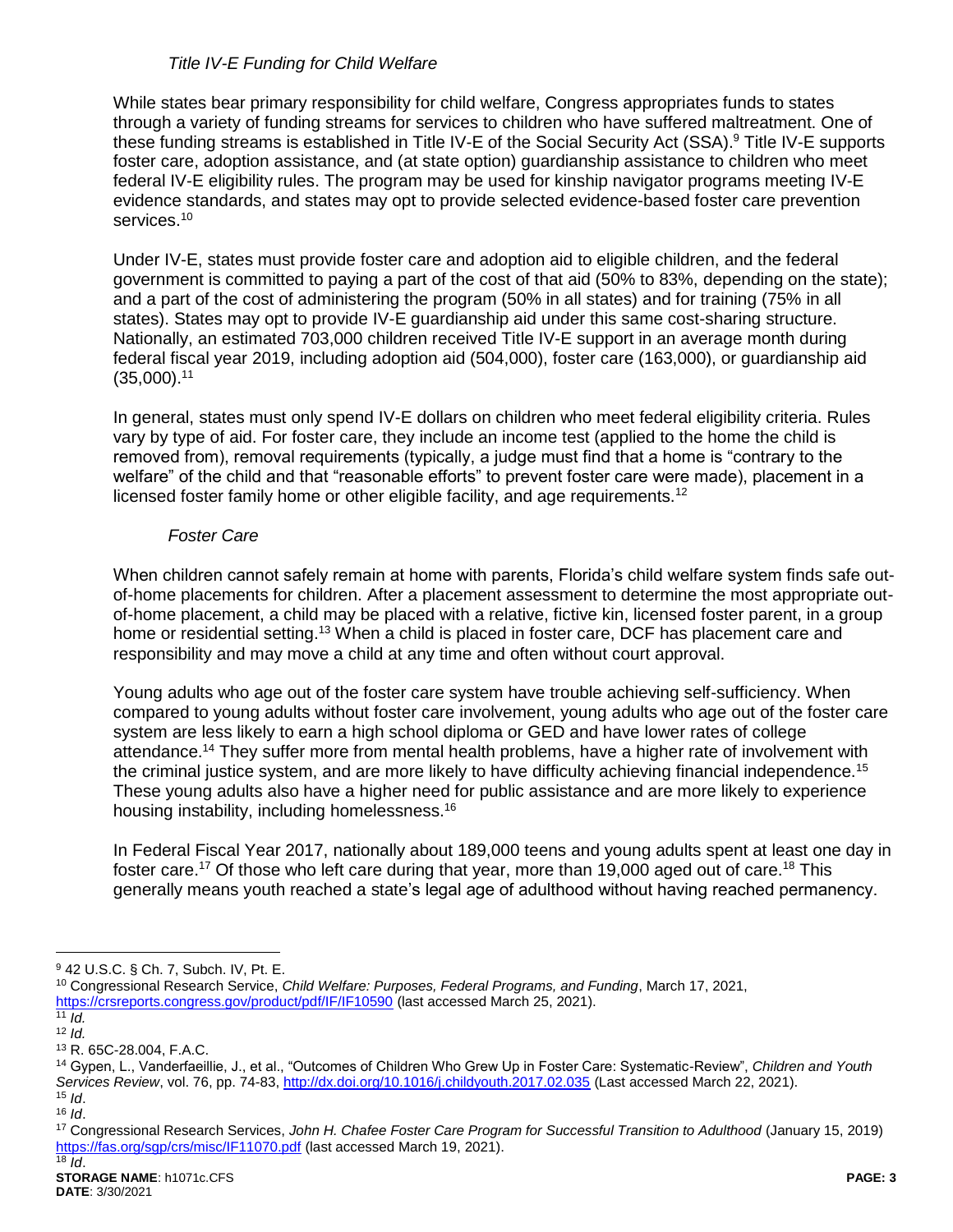In State Fiscal Year (SFY) 2019-20, 1,043 young adults 17 years of age were in Florida's foster care system.<sup>19</sup> Of those, 866 (83%) aged out of care at the age of 18.<sup>20</sup> A foster youth who ages out of care at 18 can elect to enter Florida's extended foster care program by meeting certain requirements. Of the 866 young adults who aged out at age 18, 487 entered extended foster care and were eligible to receive foster care services until the age of 21, or 22 with a disability.<sup>21</sup>

However, certain young adults who were in foster care may choose to participate in the Postsecondary Education Services and Supports (PESS) program instead of extended foster care. Young adults in the PESS program receive a monthly stipend of \$1,256 per month to pay for housing, utilities, and living expenses.<sup>22</sup> The PESS program is available to:

- Young adults who turned 18 while in foster care and who spent a total of at least six months in licensed out-of-home care before turning 18; or
- Young adults who are at least 18 and were adopted from foster care after age 16 or were placed with a court-approved guardian after spending at least 6 months in licensed foster care within the 12 months immediately preceding such adoption or placement and have earned a high school diploma or its equivalent and are attending a college or vocational school that is Florida Bright Futures eligible.

In SFY 2018-19, there were 1,221 young adults in the PESS program.<sup>23</sup>

### Florida Medicaid Program

Medicaid is the health care safety net for low-income Floridians. Medicaid is a partnership of the federal and state governments established to provide coverage for health services for eligible persons. The program is administered by the Agency for Health Care Administration (AHCA) and financed by federal and state funds. AHCA delegates certain functions to other state agencies, including DCF, which makes eligibility determinations.

The structure of each state's Medicaid program varies, but what states must pay for is largely determined by the federal government, as a condition of receiving federal funds.<sup>24</sup> Federal law sets the amount, scope, and duration of services offered in the program, among other requirements. These federal requirements create an entitlement that comes with constitutional due process protections. The entitlement means that two parts of the Medicaid cost equation – people and utilization – are largely predetermined for the states. The federal government sets the minimum mandatory populations to be included in every state Medicaid program. The federal government also sets the minimum mandatory benefits to be covered in every state Medicaid program. These benefits include physician services, hospital services, home health services, and family planning.<sup>25</sup> States can add benefits, with federal approval. Florida has added many optional benefits, including prescription drugs, ambulatory surgical center services, and dialysis.<sup>26</sup>

The Florida Medicaid program covers approximately 4.5 million low-income individuals.<sup>27</sup> Medicaid is the second largest single program in the state, behind public education, representing approximately one-third of the total FY 2020-2021 state budget.<sup>28</sup>

<sup>&</sup>lt;sup>19</sup> Email from John Paul Fiore, Legislative Specialist, Florida Department of Children and Families, RE: Data Request from H. CFS, (Feb. 25, 2021)(on file with Children, Families, and Seniors Subcommittee staff). <sup>20</sup> *Id*.

<sup>21</sup> *Id*.

<sup>&</sup>lt;sup>22</sup> Florida Department of Children and Families, Independent Living, Postsecondary Education Services and Supports, <https://www.myflfamilies.com/service-programs/independent-living/postsecondary-education-services.shtml> (last accessed March 25, 2021).

<sup>23</sup> Florida Department of Children and Families, *Independent Living Annual Report* (Jan 31, 2021), <https://www.myflfamilies.com/service-programs/independent-living/postsecondary-education-services.shtml> (last accessed March 25, 2021).

<sup>24</sup> Title 42 U.S.C. §§ 1396-1396w-5; Title 42 C.F.R. Part 430-456 (§§ 430.0-456.725) (2016).

<sup>25</sup> S. 409.905, F.S.

<sup>26</sup> S. 409.906, F.S.

**STORAGE NAME**: h1071c.CFS **PAGE: 4 DATE**: 3/30/2021 <sup>27</sup> Agency for Health Care Administration, *Florida Statewide Medicaid Monthly Enrollment Report*, December 2020, available at [https://ahca.myflorida.com/medicaid/Finance/data\\_analytics/enrollment\\_report/index.shtml](https://ahca.myflorida.com/medicaid/Finance/data_analytics/enrollment_report/index.shtml) (last accessed March 18, 2021).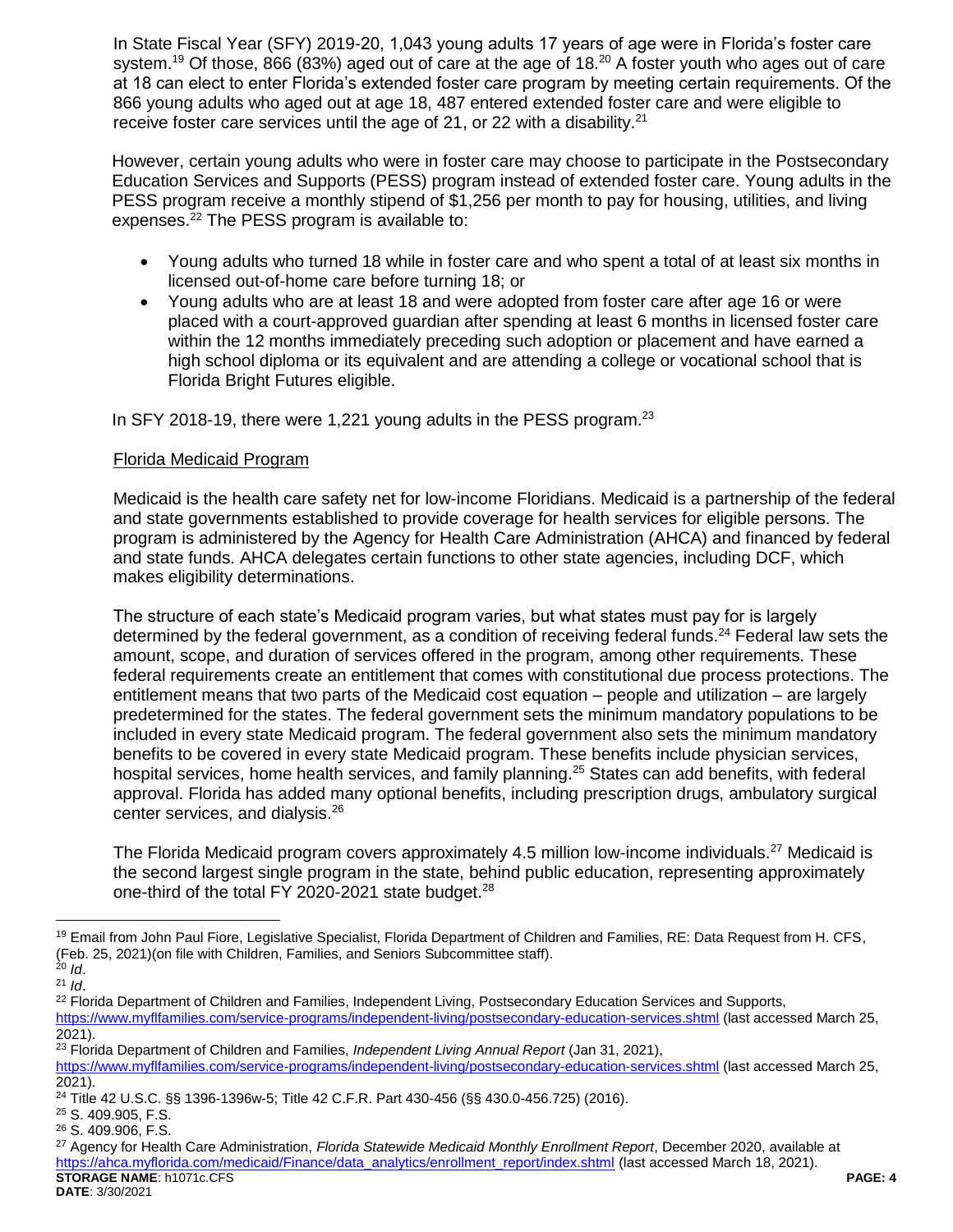#### *Medicaid for Current Foster Youth*

While in foster care, nearly all children are eligible for Medicaid under mandatory eligibility pathways. This means that states must provide coverage because these children receive assistance under the Title IV-E foster care program, are disabled, or meet other eligibility criteria. Under the Title IV-E program, states must inform foster youth within 90 days prior to emancipation about their future options for health care. Title IV-E also directs states to provide these youth with health information and official documentation that they were previously in care. Such documentation may be necessary to determine eligibility for some former foster youth who later apply for Medicaid.<sup>29</sup>

### *Medicaid for Former Foster Youth*

Former foster youth are also eligible for Medicaid under current law. This includes a young adult who is eligible under Title IV-E of the SSA for subsidized board payments, foster care, or adoption subsidies, or a child for whom the state has assumed temporary or permanent responsibility and who does not qualify for Title IV-E assistance but is in foster care, shelter or emergency shelter care, or subsidized adoption. Current law requires DCF or a CBC to document that current and former foster youth are enrolled in Medicaid.<sup>30</sup>

The federal Patient Protection and Affordable Care Act<sup>31</sup> (PPACA, as amended; P.L. 111-148) required states, as of January 1, 2014, to provide Medicaid coverage to former foster youth until their 26th birthday. It parallels another PPACA requirement that health insurance companies provide coverage of children up to age 26 under their parents' private health care plans. There is no income limit for eligibility and the young adult must not be eligible for another Medicaid coverage type. However, the individual must make application for this coverage with ACCESS Florida, the state's platform for managing social services eligibility.<sup>32</sup> This requirement is key, as many former foster youth who are eligible for Medicaid never complete the application process.

In 2018, Congress supplemented PPACA requirements by adopting the SUPPORT Act.<sup>33</sup> The Act requires states to provide former foster care youth with Medicaid coverage up to age 26, regardless of what state they lived in when they aged out of the foster care system, by calendar year 2023. Currently, Medicaid must cover youth up to age 26 within the state the youth aged out of foster care, and states have the option to cover youth who age out of another state's foster care system.

In addition, the SUPPORT Act requires states to streamline the process by which former foster youth are covered under Medicaid.<sup>34</sup> In compliance with this requirement, DCF implemented automatic enrollment for former foster youth beginning in January 2021.<sup>35</sup> This means foster youth who age out of care after January 1, 2021, no longer need to apply for coverage through ACCESS Florida.

# **Effect of Proposed Changes**

The bill requires DCF to develop a program that facilitates the Medicaid enrollment of former foster youth. DCF may collaborate with the CBCs in the implementation of the program, which must include:

<sup>28</sup> Ch. 2020-111, L.O.F. See also *Fiscal Analysis in Brief: 2020 Legislative Session*,

[https://flsenate.gov/UserContent/Committees/Publications/FiscalAnalysisInBrief/2020\\_Fiscal\\_Analysis\\_In\\_Brief.pdf](https://flsenate.gov/UserContent/Committees/Publications/FiscalAnalysisInBrief/2020_Fiscal_Analysis_In_Brief.pdf) (last accessed March 18, 2021).

<sup>29</sup> *Id.*

<sup>30</sup> S. 409.1451(10), F.S.

<sup>31</sup> P.L. 111-148, 42 USC 1396a(a)(10(IX).

<sup>32</sup> The DCF, CFOP 170-15, Chapter 2 Medicaid, 2-9.a., available at

[https://www.myflfamilies.com/admin/publications/cfops/CFOP%20170-xx%20Child%20Welfare/CFOP%20170-](https://www.myflfamilies.com/admin/publications/cfops/CFOP%20170-xx%20Child%20Welfare/CFOP%20170-15%20%20Federal%20and%20State%20Funding%20Eligibility/CFOP%20170-15,%20%20Chapter%2002,%20Medicaid.pdf)

[<sup>15%20%20</sup>Federal%20and%20State%20Funding%20Eligibility/CFOP%20170-15,%20%20Chapter%2002,%20Medicaid.pdf](https://www.myflfamilies.com/admin/publications/cfops/CFOP%20170-xx%20Child%20Welfare/CFOP%20170-15%20%20Federal%20and%20State%20Funding%20Eligibility/CFOP%20170-15,%20%20Chapter%2002,%20Medicaid.pdf) (last accessed March 19, 2021).

<sup>33</sup> P.L. 115-271. The full title of the legislation is the Substance Use-Disorder Prevention that Promotes Opioid Recovery and Treatment for Patients and Communities Act. The former foster youth provisions are in section 1002 of the Act.

<sup>34</sup> *Id. See also* 42 U.S.C. 1396a(a)(10)(A)(i)(IX).

**STORAGE NAME**: h1071c.CFS **PAGE: 5** <sup>35</sup> Department of Children and Families, *Agency Bill Analysis for HB 1071 of 2021*, March 8, 2021 (on file with Finance & Facilities Subcommittee staff).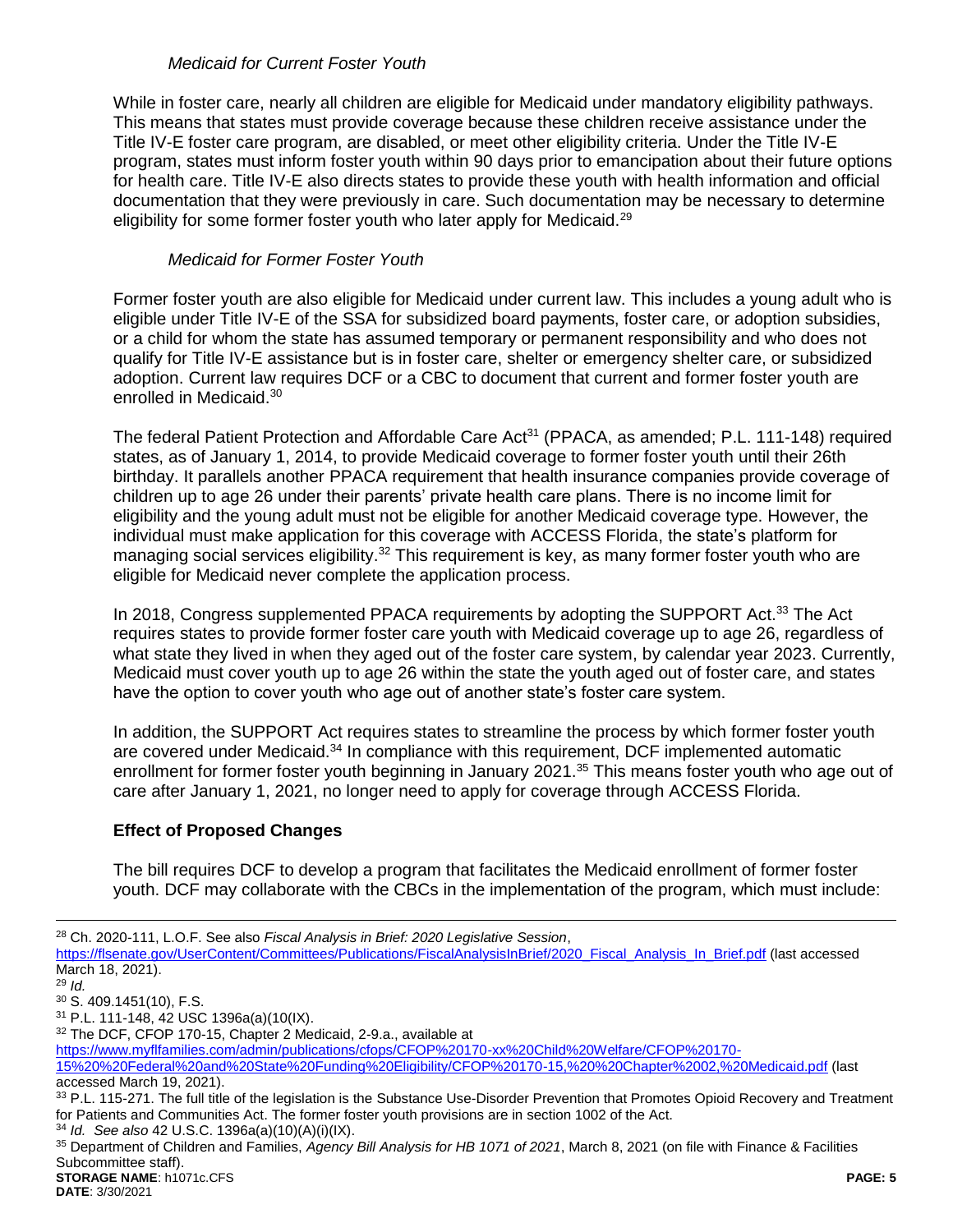- Notifying eligible or prospectively eligible young adults, caregivers, group homes, and residential programs about the eligibility and options for enrollment.
- Providing technical assistance to eligible young adults in enrolling.
- Publicizing options for Medicaid enrollment for young adults who have lived in foster care.

Since January 1, 2021, DCF ensures that foster children are automatically enrolled in Medicaid as they age out of the program consistent with federal requirements. The bill will result in an active enrollment effort focused on those youths that aged out of foster care prior to January 1, 2021. That population will shrink each year, until the last such youths have attained the age of 26.

The bill modifies Medicaid eligibility standards for former foster youth, consistent with changes to federal law. Under the bill, former foster youth would maintain Medicaid eligibility until reaching age 26. The bill also directs DCF to allow for presumptive eligibility for former foster youth, as required under PPACA. DCF is already compliant with the federal requirements codified by the bill.

The bill has an effective date of July 1, 2021.

### B. SECTION DIRECTORY:

**Section 1:** Amends s. 409.1451, F.S.; relating to the Road-to-Independence program. **Section 2:** Amends s. 409.903, F.S.; relating to mandatory payment for eligible persons. **Section 3:** Provides an effective date of July 1, 2021.

# **II. FISCAL ANALYSIS & ECONOMIC IMPACT STATEMENT**

### A. FISCAL IMPACT ON STATE GOVERNMENT:

1. Revenues:

None.

2. Expenditures:

AHCA reports that 1,730 young adults (ages 18-26) aged out of foster care prior to January 1, 2021, but did not enroll in Medicaid. The DCF outreach program under the bill would be targeted at this population, and AHCA provided the following information regarding the costs of enrolling these Medicaid-eligible young adults:

|                                | <b>Estimated Fiscal Impact</b> |             |             |             |  |  |
|--------------------------------|--------------------------------|-------------|-------------|-------------|--|--|
|                                | 100%                           | 75%         | 50%         | 25%         |  |  |
| <b>Estimated Number of</b>     |                                |             |             |             |  |  |
| <b>Individuals</b>             | 1730                           | 1298        | 865         | 433         |  |  |
| Rate (average expenditures per |                                |             |             |             |  |  |
| member 7/1/19-12/31/19)        | \$379.36                       | \$379.36    | \$379.36    | \$379.36    |  |  |
| <b>Total Computable</b>        | \$7,875,522                    | \$5,906,641 | \$3,937,761 | \$1,968,880 |  |  |
| <b>General Revenue</b>         | \$3,050,977                    | \$2,288,233 | \$1,525,489 | \$762,744   |  |  |

The percentages in the table reflect the number of eligible young adults enrolled because of outreach efforts. For example, if 50% of the eligible population were enrolled in Medicaid, AHCA would pay an additional \$3.9 million per year in payments to MMA plans for that coverage (\$1.5 million general revenue; \$2.4 million federal match). These costs would decline over time and eventually reach \$0, since DCF has implemented automatic enrollment for former foster youths.